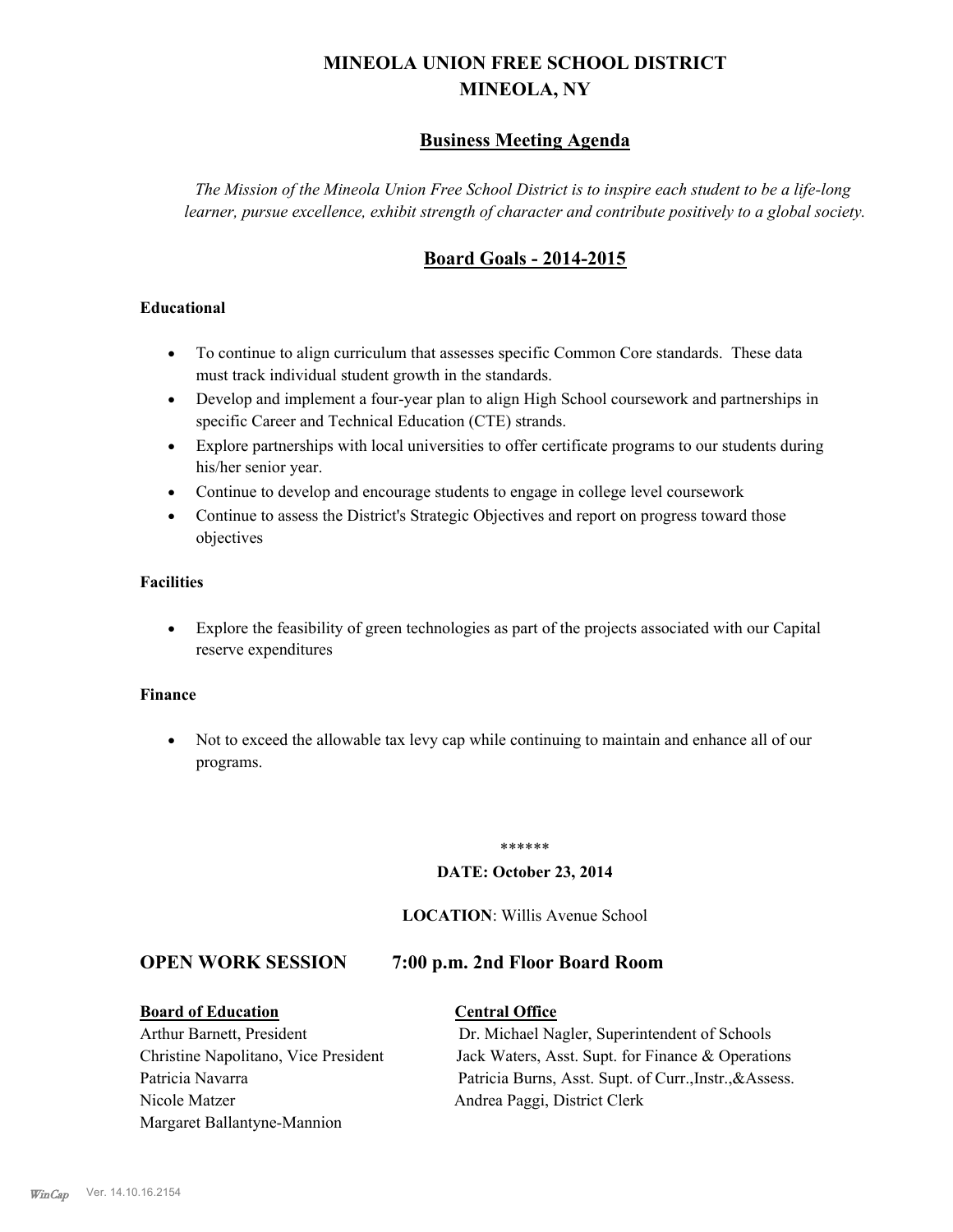**A. Call to Order B. Pledge of Allegiance C. Reading of Mission D. Moment of Silent Meditation**

**E. Dais & Visitor Introductions**

**F. High School Student Organization Report**

### **G. BOE Reports**

- **a. Comments from Board Trustees**
- **b. Comments from Board President**
- **c. Comments from Superintendent**

**H. Old Business**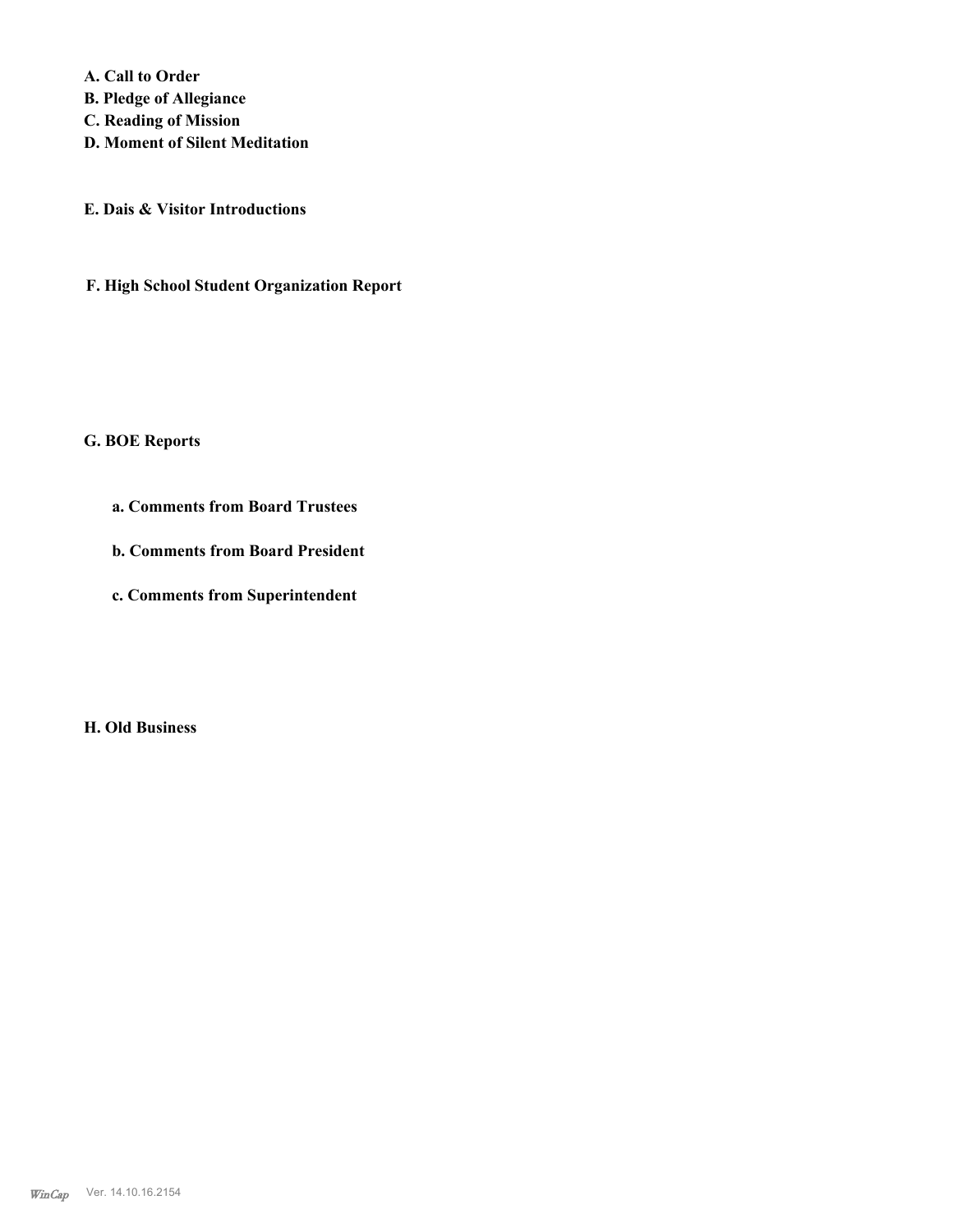### **I. New Business**

### **Accepting of Certified Financial Statements**

**RESOLUTION #19 -BE IT RESOLVED** that the Board of Education of the Mineola Union Free School District hereby accepts the Certified Financial Statements for the year ending June 30, 2014, completed by Nawrocki Smith LLP and such reports have been filed with the appropriate state regulatory agencies as of October 15, 2014.

| <b>Motion:</b><br>Second: |     |
|---------------------------|-----|
| Yes:                      | No: |
|                           |     |
|                           |     |
|                           |     |
|                           |     |
| Passed:                   |     |

### **J. Consensus Agenda**

**RESOLUTION # 20 - BE IT RESOLVED** that the Board of Education approves the consensus agenda items J.1.a. through J.5.b., as presented.

**Motion: \_\_\_\_\_\_\_\_\_\_\_\_\_**   $\bf Second:$ 

| Yes: | No: |
|------|-----|
|      |     |
|      |     |
|      |     |
|      |     |

**Passed: \_\_\_\_\_\_\_\_\_\_\_\_\_**

### 1. **Instruction**

Appointment(S) Sub Teacher per diem a.

> The Board of Education accepts the following individual(s) as Per Diem Substitute Teacher(s) for the current school year, at a daily rate of \$100.00 per day; and retirees at a daily rate of \$125.00 per day.:

### EMPLOYEE NAME EMPLOYEE CERTIFICATION

1. Thomas M. Maloney Physical Education, Health 2. Philip Testa Physical Education, Health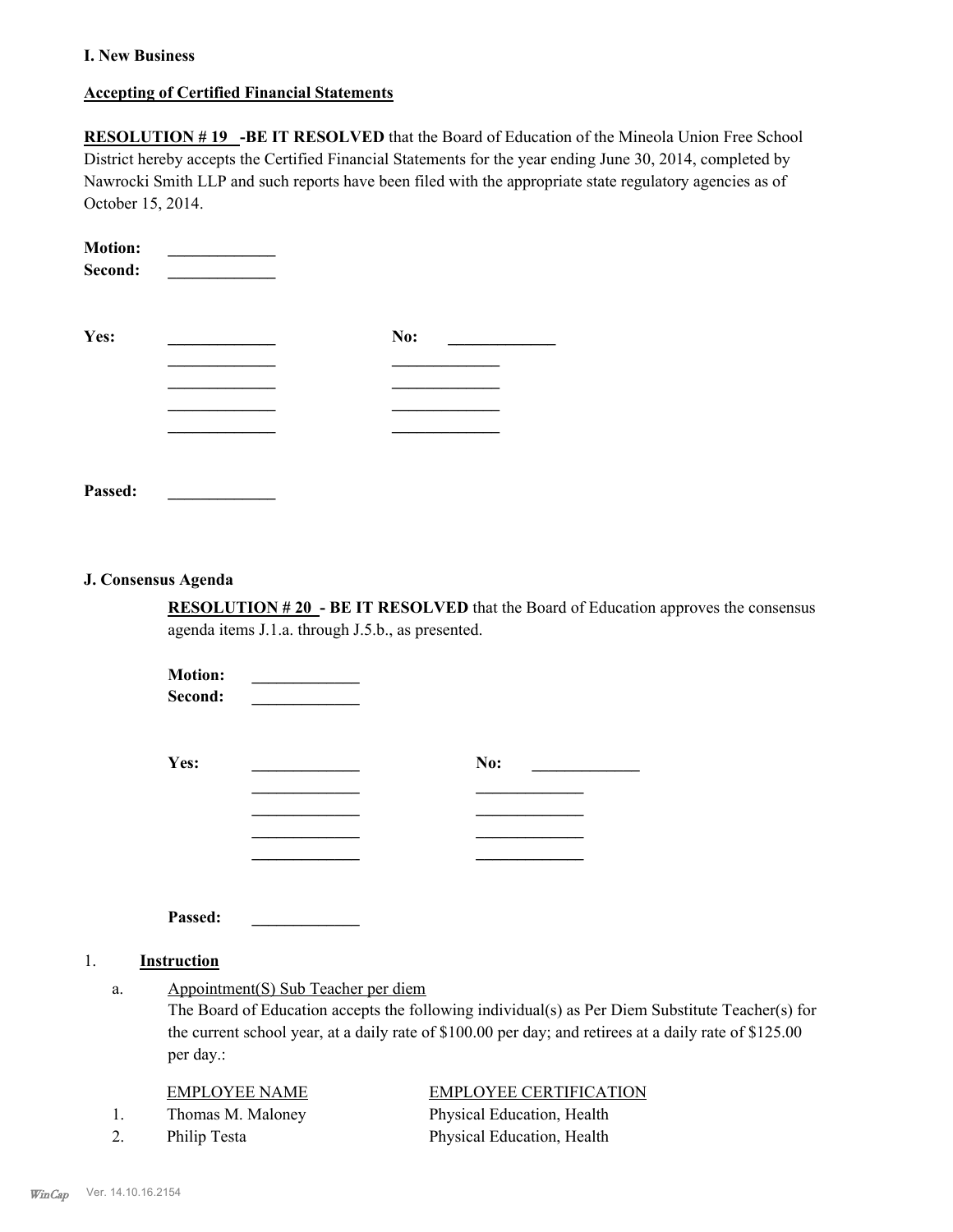# b. Appointment(S) Perm Sub

That the Board of Education approves the appointment of Stefanie Cristina, to the position of Permanent Substitute Teacher at Jackson Avenue, effective October 1, 2014 to May 31, 2015. Salary: \$100.00 per day. 1.

### Appointment(s) Club/Stipends c.

That the Board of Education approves the following Club/stipend recommendations for the current school year:

| <b>POSITION</b>                | <b>EMPLOYEE NAME</b>     | <b>STIPEND</b>      |
|--------------------------------|--------------------------|---------------------|
| Athletes Helping Athletes      | Maryellen Perinchief     | \$1,434.00          |
| <b>Brainstormers</b>           | <b>Bob Goodwin</b>       | 1/2 of \$1,434.00   |
| <b>Brainstormers</b>           | Suzanne Sabatini         | 1/2 of \$1,434.00   |
| Cheerleader - Winter           | Laura Kligman            | \$4,303.00          |
| Class Advisor-Eight Grade      | Gina-Marie Buongiovanni  | \$985.00            |
| Class Advisor-Freshman         | Mary Owens               | \$1,019.00          |
| Class Advisor-Sophomore        | Tara M. McDonnell        | \$1,693.00          |
| Class Advisor-Sophomore        | Francine Sclafani        | \$1,693.00          |
| Class Advisor-Junior           | Jennifer Honerkamp       | \$2,367.00          |
| Class Advisor-Junior           | Eleni Theodorakis        | \$2,367.00          |
| Class Advisor-Senior           | Suzanne Sabatini         | \$2,868.00          |
| Class Advisor-Senior           | <b>Bette Sloane</b>      | \$2,868.00          |
| Creative Writing Club          | Drew Smith               | \$985.00            |
| <b>Environmental Club</b>      | Susan Kennedy            | \$1,786.00          |
| Foreign Language Club          | Giuseppa Iaboni          | \$985.00            |
| Gay Straight Alliance          | Laura L. Grassie         | \$1,785.00          |
| Increase the Peace             | <b>Stacey Rosenblatt</b> | $1/2$ of \$2,151.00 |
| Increase the Peace             | Patricio Romero          | $1/2$ of \$2,151.00 |
| Japanese Animee Club           | Lucy Long                | \$1,785.00          |
| Kwianis Club (Key Club)        | Surabhi John             | 1/2 of \$2,367.00   |
| Kwianis Club (Key Club)        | Mary Owens               | 1/2 of \$2,367.00   |
| Latin Club                     | Gigi Foge                | \$985.00            |
| Literary Society Club          | Mark Bomser              | \$1,358.00          |
| Math Olympiads-8th gr          | Lisa M. Marino           | \$985.00            |
| Mathletes Advisor              | Suzanne Sabatini         | \$1,434.00          |
| Mentoring Latinas              | Marie Watson             | \$1,434.00          |
| <b>Mock Trial Advisor</b>      | Soraya Zahn Rogers       | \$985.00            |
| National Honor Society         | Eileen Burke             | \$1,547.00          |
| <b>Question Mark Editor</b>    | Drew Smith               | \$3,940.00          |
| Red Cross Advisor              | Tara McDonnell           | \$985.00            |
| Science Club Advisor           | Ellen McGlade-McCulloh   | \$1,786.00          |
| <b>Signet Advisor-Business</b> | Denise Zunno             | \$3,640.00          |
| Signet Advisor-Editorial       | Paul Sommer              | \$5,050.00          |
| <b>Student Organization</b>    | Francine Sclafani        | \$4,388.00          |
| <b>Student Service Center</b>  | Eileen Burke             | $1/2$ of \$5,050.00 |
| <b>Student Service Center</b>  | Nancy Regan              | $1/2$ of \$5,050.00 |
| S.A.D.D. Advisor               | Maryellen Perinchief     | \$1,786.00          |
| Jackson Book Club              | Judith Shaughnessy       | \$859.00            |
| Jackson K-Kids Club            | Linda Goodwin            | 1/2 of \$1,434.00   |
| Jackson K-Kids Club            | Zoila Castillo           | $1/2$ of \$1,434.00 |
| Jackson Math Olympiads         | Janice Killelea          | \$859.00            |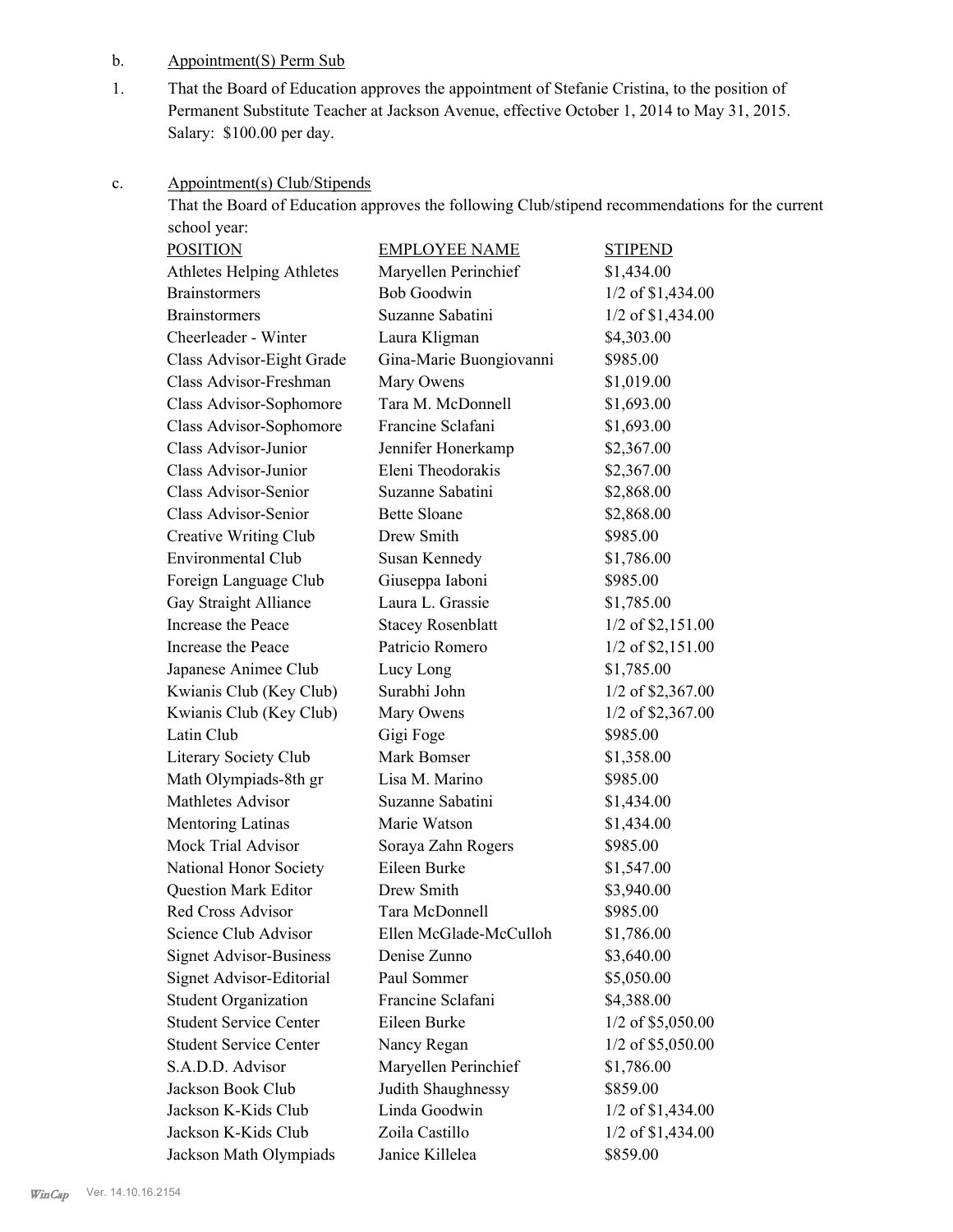| <b>POSITION</b>         | <b>EMPLOYEE NAME</b> | <b>STIPEND</b> |
|-------------------------|----------------------|----------------|
| Jackson Newspaper       | Teresa L. Dawber     | \$859.00       |
| Jackson Safety Patrol   | Michael Kandel       | \$859.00       |
| Jackson Art Club        | Jeanine Gallina      | \$859.00       |
| Jackson Student Council | Jeanine Gallina      | \$1,434.00     |

Appointment(S) Marching Band Staff That the Board of Education approves the following staff members for the Marching Band: d.

| <b>POSITION</b>           | <b>EMPLOYEE NAME</b>          | <b>STIPENDS</b> |
|---------------------------|-------------------------------|-----------------|
| Marching Band Guard Coach | John J. Meyer, Jr. (replacing | \$2,151.00      |
|                           | Kevin Merino who resigned)    |                 |

## 2. **Instruction: Contracted**

a. That the Board of Education approves the Diagnostic Services/HIPPA Agreement between the Fay J. Lindner Center and the Mineola UFSD for the 2014- 2015 school year.

b. That the Board of Education approves the Related Services Agreement between Life's WORC and the Mineola UFSD for the 2014- 2015 school year.

c. That the Board of Education approves the Special Education Services contract between Westbury UFSD and the Mineola UFSD for the 2014- 2015 school year.

# 3. **Civil Service**

- a. Resignation(s)
- That the Board of Education accept the resignation of Allison Dinkelacker, part time Teacher Aide at Hampton Street School, effective October 10, 2014. 1.
- b. Appointments
- That the Board of Education approve the appointment of Sean Gonzalez, to the position of Custodial Sub, effective October 24, 2014. Salary is \$12.25 per hour. 1.
- That the Board of Education approve the appointment of Nicholas Moran, to the position of Custodial Sub, effective October 24, 2014. Salary is \$12.25 per hour. 2.
- That the Board of Education approve the appointment of Alexander Ayala, to the position of Custodial Sub, effective October 24, 2014. Salary is \$12.25 per hour. 3.

# 4. **Business /Finance**

# a. **Treasurer's Report**

1. That the Board of Education accepts the Treasurer's report for the period ending August 31, 2014 and directs that it be placed on file.

# b. **Approval of Invoices and Payroll**

That the Board of Education accepts the Invoices and Payroll for the period ending September 30, 2014

| A/P Warrant # 5 | September $10, 2014$ | \$355,212.29 |
|-----------------|----------------------|--------------|
| A/P Warrant # 6 | September 23, 2014   | \$999,711.32 |

**TOTAL EXPENSES \$ 1,354,923.61**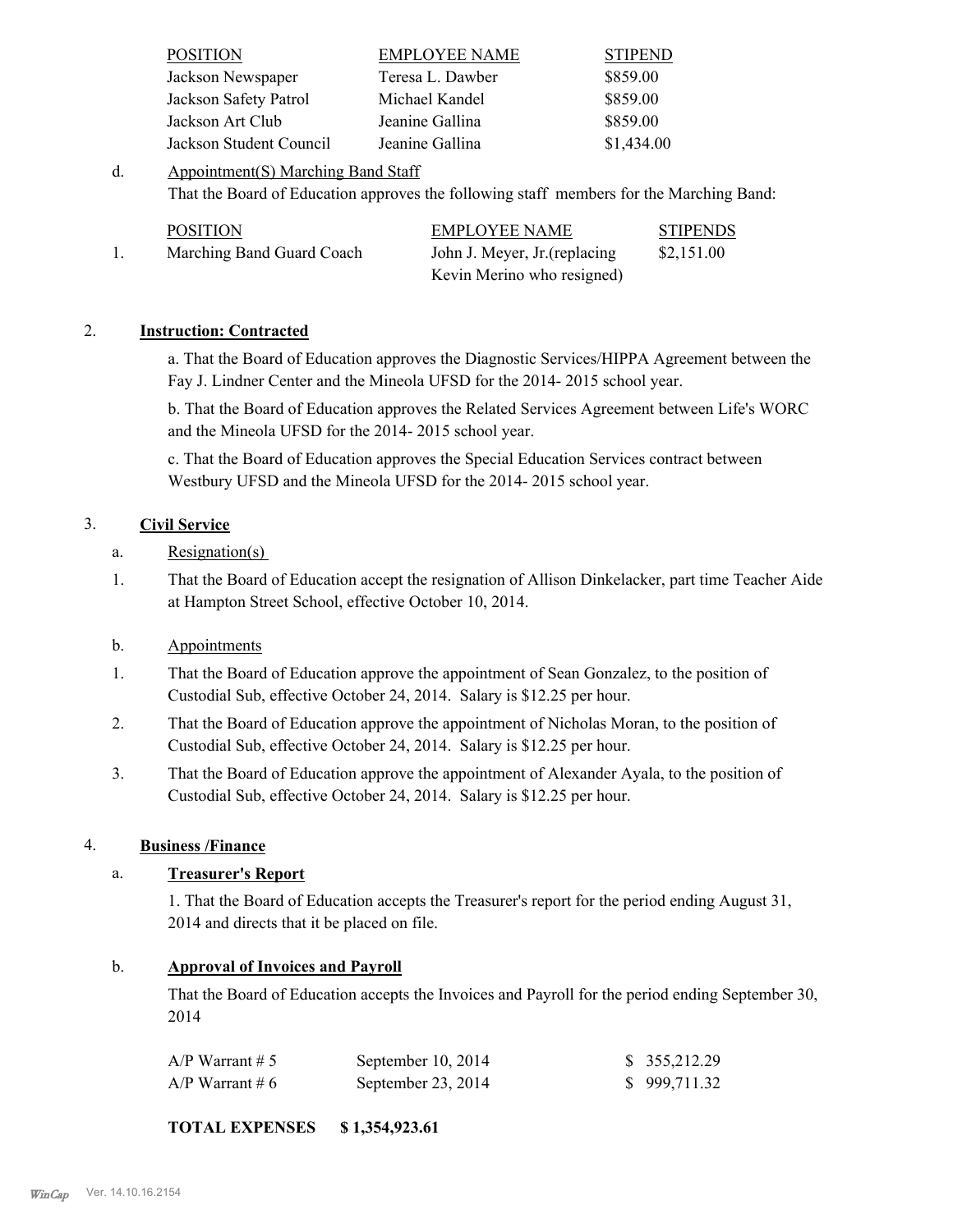# PAYROLL  $# 5 & 46$

| General | \$3,879,663.25 |
|---------|----------------|
| F Fund  | \$57,385.62    |

# **TOTAL PAYROLL \$3,937,048.87**

### **Business/Finance: Disposal of District Property** 5.

That the Board of Education approves the disposal of the following district property, according to Policy #6900, declaring them obsolete:

- a. Driver Education Car: 1996 Ford Contour VIN: 1FALP6538TK192491
- b. Bus # 78: 2001 Bluebird Bus VIN: 1BAAGCPA91F099149

# **K. Superintendent's Report**

| Superintendent of Schools' Reports for 10/23/14 |  |  |
|-------------------------------------------------|--|--|
| Presentations:                                  |  |  |

1. Science Report

Superintendent Comments

# **L. Public Comments**

|                           | <b>M. Executive Session Time:</b> |  | p.m. |  |
|---------------------------|-----------------------------------|--|------|--|
| <b>Motion:</b><br>Second: |                                   |  |      |  |
| Yes:                      |                                   |  | No:  |  |
|                           |                                   |  |      |  |
|                           |                                   |  |      |  |
|                           |                                   |  |      |  |
| Passed:                   |                                   |  |      |  |